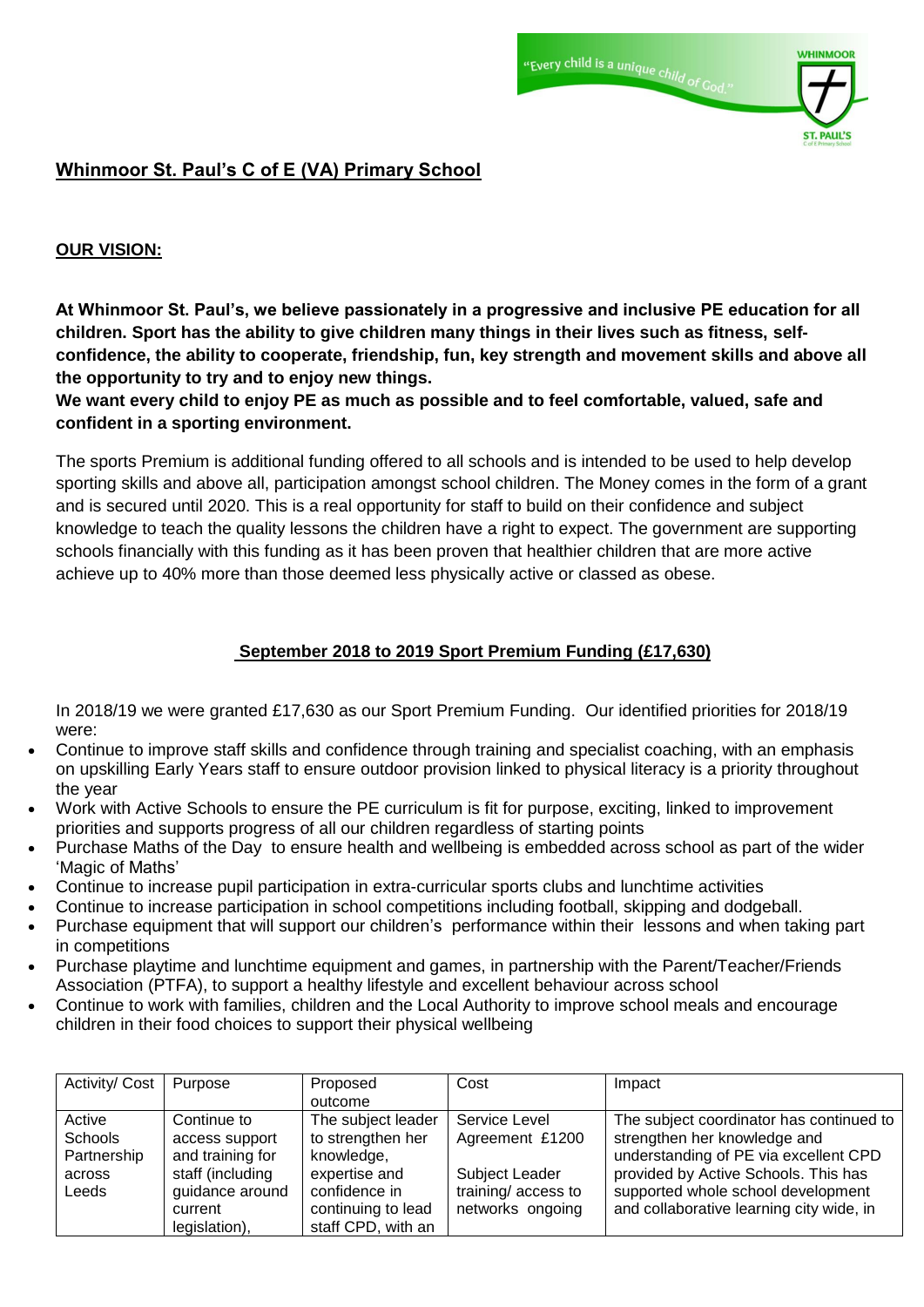|                                                                 | subject leader<br>networking,<br>access to<br>competitions,<br>festivals,<br>curriculum<br>development.                                                                                                                                                                                                                                                                                                                                                                                                                                                                               | emphasis this<br>year on quality<br>assuring that<br>assessment,<br>monitoring and<br>evaluation of skills<br>in all year groups<br>is robust and<br>supports the<br>progress of all our<br>children across<br>school.    | throughout the year<br>£1000<br>Leadership<br>monitoring and<br>evaluation time<br>£500 | terms of high quality teaching and<br>learning.                                                                                                                                                                                                                                                                                                                                                                                                                                                                 |
|-----------------------------------------------------------------|---------------------------------------------------------------------------------------------------------------------------------------------------------------------------------------------------------------------------------------------------------------------------------------------------------------------------------------------------------------------------------------------------------------------------------------------------------------------------------------------------------------------------------------------------------------------------------------|---------------------------------------------------------------------------------------------------------------------------------------------------------------------------------------------------------------------------|-----------------------------------------------------------------------------------------|-----------------------------------------------------------------------------------------------------------------------------------------------------------------------------------------------------------------------------------------------------------------------------------------------------------------------------------------------------------------------------------------------------------------------------------------------------------------------------------------------------------------|
| Partner<br>Schools<br>scheme -<br>Leeds<br>Rhinos<br>Foundation | Leeds Rhino's<br>Foundation will<br>continue to<br>deliver a<br>programme of<br>support, building<br>on previous<br>skills, enhancing<br>and developing<br>Physical<br>Education by the<br>delivery of a<br>varied menu of<br>activity that<br>allows our<br>children to<br>experience<br>different sports<br>and learn new<br>skills.<br>Teachers and<br>support staff will<br>continue to be<br>given 'up-skilling'<br>opportunities to<br>support<br>sharpening their<br>knowledge and<br>practice, to<br>ensure children<br>receive high<br>quality and<br>purposeful<br>lessons. | Teachers and<br>support staff<br>continue to<br>develop<br>confidence, skill<br>and<br>professionalism in<br>delivering<br>excellent PE<br>lessons; children<br>experience<br>different sports<br>and learn new<br>skills | £5000                                                                                   | Staff feedback evidences growing<br>confidence in delivering PE sessions for<br>those who have accessed Partnership<br>support. Specialist sports' coaching of<br>this calibre cannot be underestimated in<br>giving children and adults experience in<br>learning new skills and inspiring<br>confidence in trying new sports.<br>EYFS outcomes evidence good<br>progress from baseline starting points in<br>all areas including strands assessing<br>physical development and reading and<br>writing skills. |
| Maths of the<br>Day                                             | Use Maths of the<br>Day as a<br>strategic tool to<br>link vital learning<br>to physical<br>activity, in order<br>to support<br>learning,<br>encourage a<br>healthy lifestyle<br>and lots of FUN<br>whilst                                                                                                                                                                                                                                                                                                                                                                             | Maths outcomes<br>continue to<br>improve across<br>school in terms of<br>attainment and<br>progress,<br>alongside children<br>enjoying and<br>engaging in<br>physical activity<br>through cross<br>curricular links.      | £600                                                                                    | Maths outcomes are above National in<br>every Key Stage. This has increased<br>rapidly within a few years. Children<br>learning through cross curricular links<br>and active practical maths is something<br>we will continue to support as the<br>enthusiasm and enjoyment of the<br>children is tangible.                                                                                                                                                                                                     |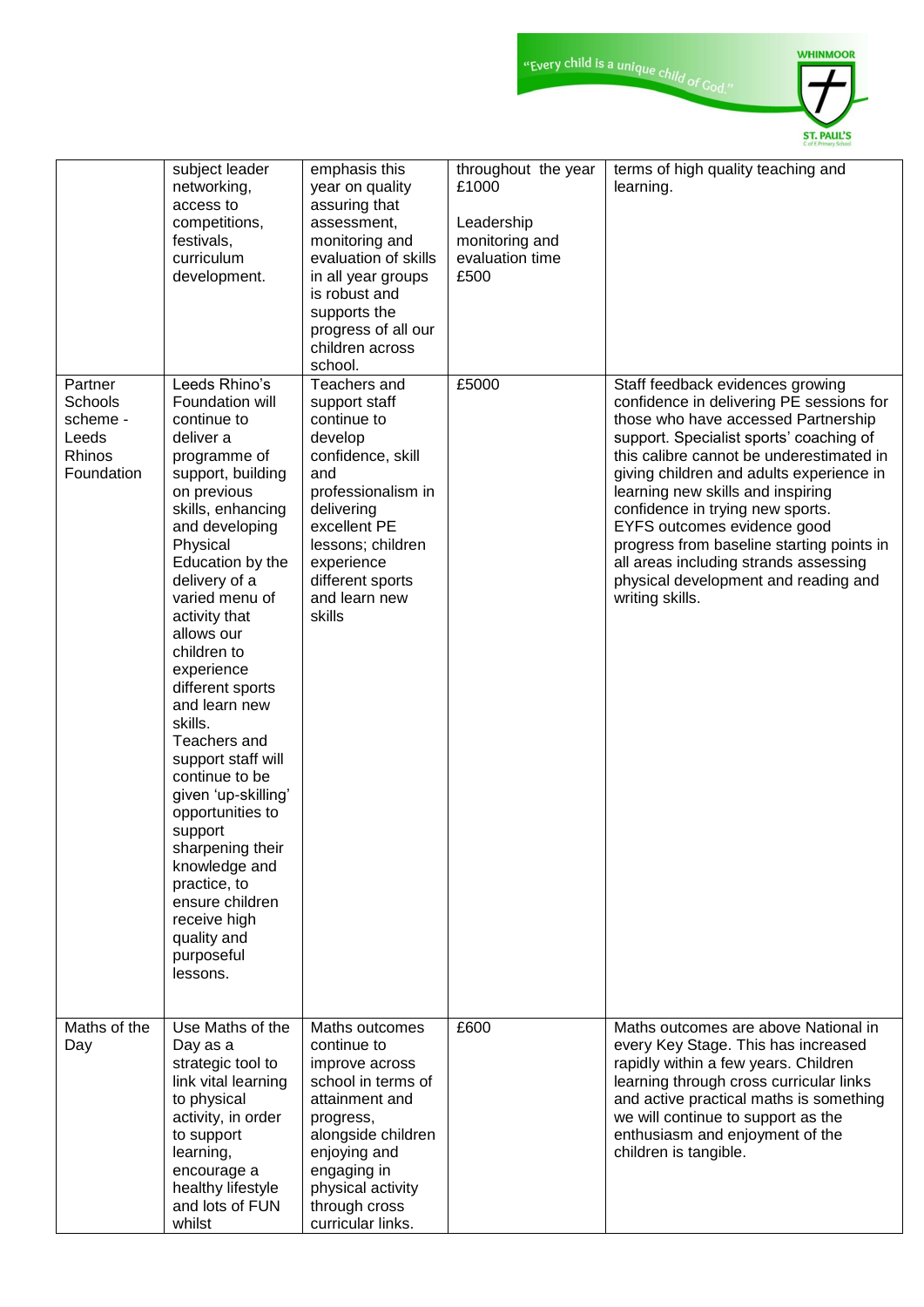"Every child is a unique child of God."



|                                                                                                                 | consolidating<br>number facts in a<br>new way.                                                                                                                                                                                                                                                   |                                                                                                                                                                                                                                                                                                        |                                                                                                                          |                                                                                                                                                                                                                                                                                                                                                                                                                                                                                      |
|-----------------------------------------------------------------------------------------------------------------|--------------------------------------------------------------------------------------------------------------------------------------------------------------------------------------------------------------------------------------------------------------------------------------------------|--------------------------------------------------------------------------------------------------------------------------------------------------------------------------------------------------------------------------------------------------------------------------------------------------------|--------------------------------------------------------------------------------------------------------------------------|--------------------------------------------------------------------------------------------------------------------------------------------------------------------------------------------------------------------------------------------------------------------------------------------------------------------------------------------------------------------------------------------------------------------------------------------------------------------------------------|
| Promote<br>lunchtime<br>and after<br>school<br>clubs/training<br>led by<br>external<br>consultants              | Widen the range<br>of opportunities<br>for children to<br>engage in a<br>variety of sports<br>and develop<br>active lifestyles<br>whilst promoting<br>the values of<br>fairness, respect<br>and tolerance,<br>based on the<br>Gold Rules at<br>Whinmoor St.<br>Paul's.                           | Children gain in<br>confidence and<br>make greater<br>progress in PE<br>due to their<br>increasingly active<br>lifestyle and ability<br>to build upon the<br>new skills they are<br>learning. Children<br>are encouraged to<br>try new sports,<br>challenge<br>themselves and<br>learn to 'risk' take. | £2000                                                                                                                    | Children continue to gain in confidence<br>and make progress in PE whilst enjoying<br>building a healthy lifestyle around<br>recreational activities. For instance,<br>skipping club, dance club and football<br>have all been offered outside of lesson<br>times. Feedback from pupil's evidences<br>a growing number of our children<br>participate in sports out of school time.                                                                                                  |
| Extra-<br>curricular<br>clubs run by<br>school staff<br>and funded<br>by school                                 | Children continue<br>to be given daily<br>opportunities to<br>join in sporting<br>activities, in a<br>safe and secure<br>environment,<br>promoting team<br>spirit, learning<br>new skills and<br>practising the<br>values of<br>respect,<br>tolerance and the<br>ability to listen<br>and share. | Children have the<br>opportunity to take<br>part in dance,<br>music and<br>movement, yoga,<br>tag rugby, football<br>and running clubs                                                                                                                                                                 | £1000                                                                                                                    | School continues to be club rich,<br>including clubs run by staff, sports<br>coaches and this year, children<br>themselves, over the lunch time period<br>and after school. This supports calm,<br>purposeful lunch and break times and<br>promotes a healthy lifestyle through<br>physical activity. In addition, over the<br>summer term, picnics and taster<br>sessions have taken place for children<br>and parents/carers visiting school to<br>encourage healthy food choices. |
| Funding for<br>resources to<br>support high<br>quality<br>provision                                             | Children have<br>access to a<br>range of fit for<br>purpose high<br>quality provision<br>which is well<br>resourced                                                                                                                                                                              | Equipment is<br>purchased as part<br>of a rolling<br>programme to<br>enable all children<br>to take part in<br>sporting activities<br>which are well<br>resourced, safe<br>and supportive,<br>regardless of<br>level of access                                                                         | £2000<br>Complete collection<br>of new mats<br>Equipment<br>purchased in line<br>with rolling<br>programme in<br>school. | We continue to refurbish and replace<br>current equipment alongside buying<br>additional equipment to support lessons<br>and playtime sports and activities.                                                                                                                                                                                                                                                                                                                         |
| Purchase of<br>strips for<br>newly<br>formed<br>teams,<br>including<br>high quality<br>PE clothing<br>for staff | As teams<br>continue to form,<br>flourish, strips<br>purchased or<br>replaced when<br>necessary.<br>Spare kits<br>purchased to use<br>if PE kits are not<br>brought to school<br>by some<br>children. Staff<br>have high quality<br>and appropriate                                              | Our children and<br>staff are wearing<br>fit for purpose,<br>appropriate, safe<br>clothing for<br>sporting activities.                                                                                                                                                                                 | £500                                                                                                                     | We continue to purchase strips, bibs and<br>other appropriate clothing to ensure our<br>teams are dressed correctly and<br>appropriately for their chosen sport.<br>This ensures safety and encourages<br>Team Moral.                                                                                                                                                                                                                                                                |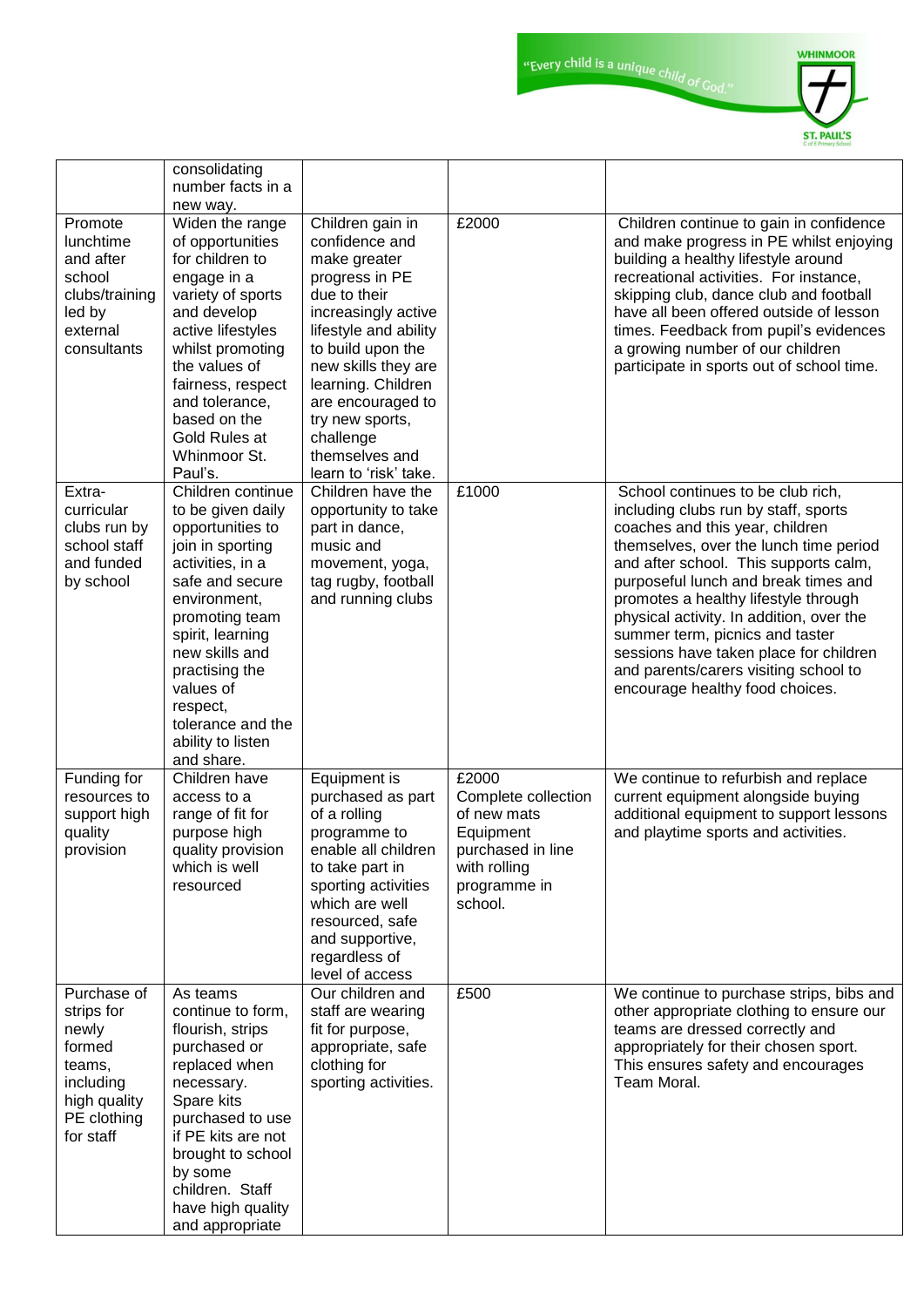"Every child is a unique child of God."



|                   | PE clothing to<br>wear whilst out of<br>school<br>accompanying<br>the new teams to<br>matches                                                                                                                                                                                               |                                                                                                                                                       |                                                                                                                                                                         |                                                                                                                                                                                                                                                                                                                                                                                                                                                                                                                                                                                                                                                                                                                    |
|-------------------|---------------------------------------------------------------------------------------------------------------------------------------------------------------------------------------------------------------------------------------------------------------------------------------------|-------------------------------------------------------------------------------------------------------------------------------------------------------|-------------------------------------------------------------------------------------------------------------------------------------------------------------------------|--------------------------------------------------------------------------------------------------------------------------------------------------------------------------------------------------------------------------------------------------------------------------------------------------------------------------------------------------------------------------------------------------------------------------------------------------------------------------------------------------------------------------------------------------------------------------------------------------------------------------------------------------------------------------------------------------------------------|
| Transport         | Transporting<br>children to sports<br>events/festivals                                                                                                                                                                                                                                      | Children are able<br>to access sports<br>and visit venues<br>that they would be<br>out of reach<br>without transport.                                 | £2000                                                                                                                                                                   | Coach hire to support external<br>competitions and training including<br>skipping competitions, dodgeball and<br>football has ensured all our children who<br>wish to, can take part. Pupil Premium<br>and families who may be facing hardship<br>are supported with additional discounts<br>or travel for free. Children are<br>encouraged to take part in additional<br>outdoor adventurous activities at sites<br>away from school, such as Kingswood,<br>Boggle Hole and Lineham Farm.                                                                                                                                                                                                                         |
| Running<br>Track  | Continue to<br>develop the<br>school field, to<br>ensure it is safe<br>for children to<br>take part in<br>running, athletic<br>and team<br>activities, leading<br>to the<br>development of a<br>running track on<br>the field to<br>support children<br>being physically<br>active each day | Children are able<br>to practise team,<br>athletic and<br>running activities<br>and take part in<br>track events on a<br>daily basis within<br>school | Running track<br>resourced,<br>Management of the<br>field to support a<br>variety of sport's<br>activities continually<br>taking place, across<br>the seasons.<br>£2000 | Issues around drainage on the school<br>field continue to negatively affect moving<br>forward in developing a complete<br>running track. However, ongoing<br>maintenance work to ensure that the<br>field is drained and marked out to enable<br>children could to use it to take part in<br>sporting activities, including running and<br>athletics means that the field can be<br>used for several months. Additional<br>funding, raised by our PTFA continues<br>to be spent to spent ensuring the 'Nature'<br>Area,' is set up in such a way that<br>children are able to take part in physical<br>activities such as exploring outside<br>areas and orienteering in different areas<br>of the school grounds. |
| <b>Total Cost</b> |                                                                                                                                                                                                                                                                                             |                                                                                                                                                       | @£17,800                                                                                                                                                                | @ £17,800                                                                                                                                                                                                                                                                                                                                                                                                                                                                                                                                                                                                                                                                                                          |

## **September 2019 to 2020 Sport Premium Funding (£17,650)**

In 2019/20 we have been granted £17,650 as our Sport Premium Funding. Our identified priorities for are:

- Continue to improve staff skill and confidence, particularly those members of staff who are new to the school or changing year group/leadership or responsibility, through training and specialist coaching, with an emphasis on upskilling these colleagues to develop knowledge, experience and grow skills for themselves and the children they are responsible for
- Work with Active Schools to continue to ensure that the PE curriculum is fit for purpose, exciting, linked to improvement priorities and supports progress of all our children regardless of starting points
- Ensure a new fit for purpose scheme to support staff to deliver high quality lessons is purchased this is aligned to National Curriculum and ensures coverage and progression across all targeted areas
- Continue to purchase Maths of the Day to ensure health and wellbeing is embedded across school as part of the wider 'Magic of Maths'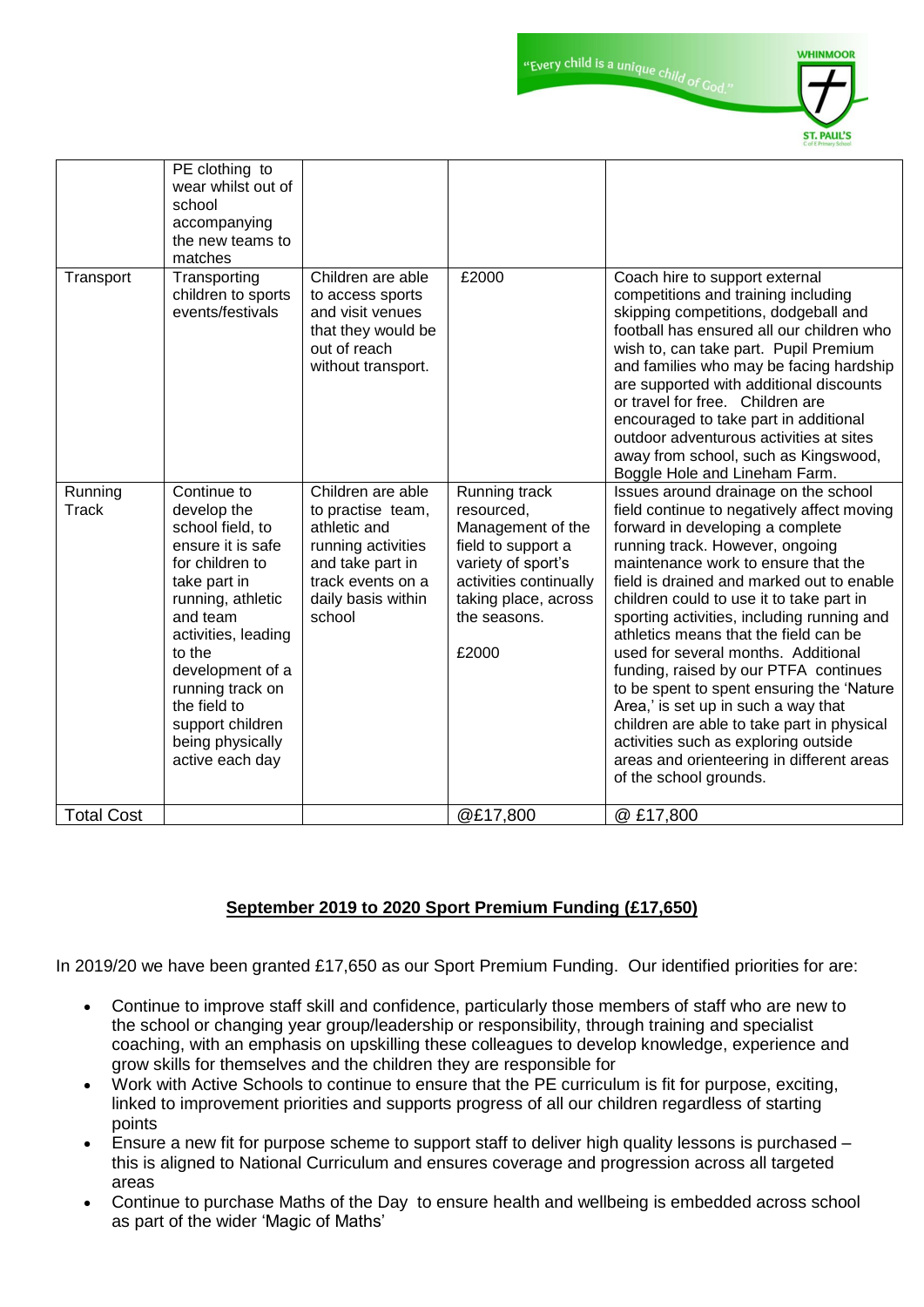- Continue to increase pupil participation in extra-curricular sports clubs and lunchtime activities
- Continue to increase participation in school competitions, particularly football, swimming and skipping – both within school and as part of competitive sporting events
- Purchase equipment that will support our children's performance within their lessons and when taking part in competitions
- Purchase playtime and lunchtime equipment and games, in partnership with the Parent/Teacher/Friends Association (PTFA), to support a healthy lifestyle and excellent behaviour across school
- Continue to work with families, children and the Local Authority to improve school meals and encourage children in their food choices to support their physical wellbeing

.

 Continue to ensure that the Nature Area is managed and developed so that it supports wellbeing and develops confidence and self-esteem within our children. This will include training key staff in 'Forest School' strategies to make the most of our school outdoor areas to promote active healthy lifestyles.

| Activity/ Cost                                                       | Purpose                                                                                                                                                                                                                                             | Proposed outcome                                                                                                                                                                                                                                                                                                                               | Cost                                                                                                                                                                                                          |
|----------------------------------------------------------------------|-----------------------------------------------------------------------------------------------------------------------------------------------------------------------------------------------------------------------------------------------------|------------------------------------------------------------------------------------------------------------------------------------------------------------------------------------------------------------------------------------------------------------------------------------------------------------------------------------------------|---------------------------------------------------------------------------------------------------------------------------------------------------------------------------------------------------------------|
| <b>Active Schools</b><br>Partnership across<br>Leeds                 | Continue to access support<br>and training for the leader and<br>those supporting leadership,<br>(including guidance around<br>current legislation), subject<br>leader networking, access to<br>competitions, festivals,<br>curriculum development. | The subject leader (and those<br>supporting) to strengthen<br>knowledge, expertise and<br>confidence in continuing to lead<br>staff CPD, with an emphasis on<br>quality assuring that<br>assessment, monitoring and<br>evaluation of skills in all year<br>groups is robust and supports<br>the progress of all our children<br>across school. | Service<br>Level<br>Agreement<br>£1200<br>Subject<br>Leader<br>training/<br>access to<br>networks<br>ongoing<br>throughout<br>the year<br>£1000<br>Leadership<br>monitoring<br>and<br>evaluation<br>time £500 |
| <b>Partner Schools</b><br>scheme - Leeds<br><b>Rhinos Foundation</b> | Leeds Rhino's Foundation will<br>continue to deliver a<br>programme of support,<br>building on previous skills,<br>enhancing and developing                                                                                                         | Teachers and support staff,<br>particularly those new to year<br>groups will continue to develop<br>confidence, skill and<br>professionalism in delivering                                                                                                                                                                                     | £5000                                                                                                                                                                                                         |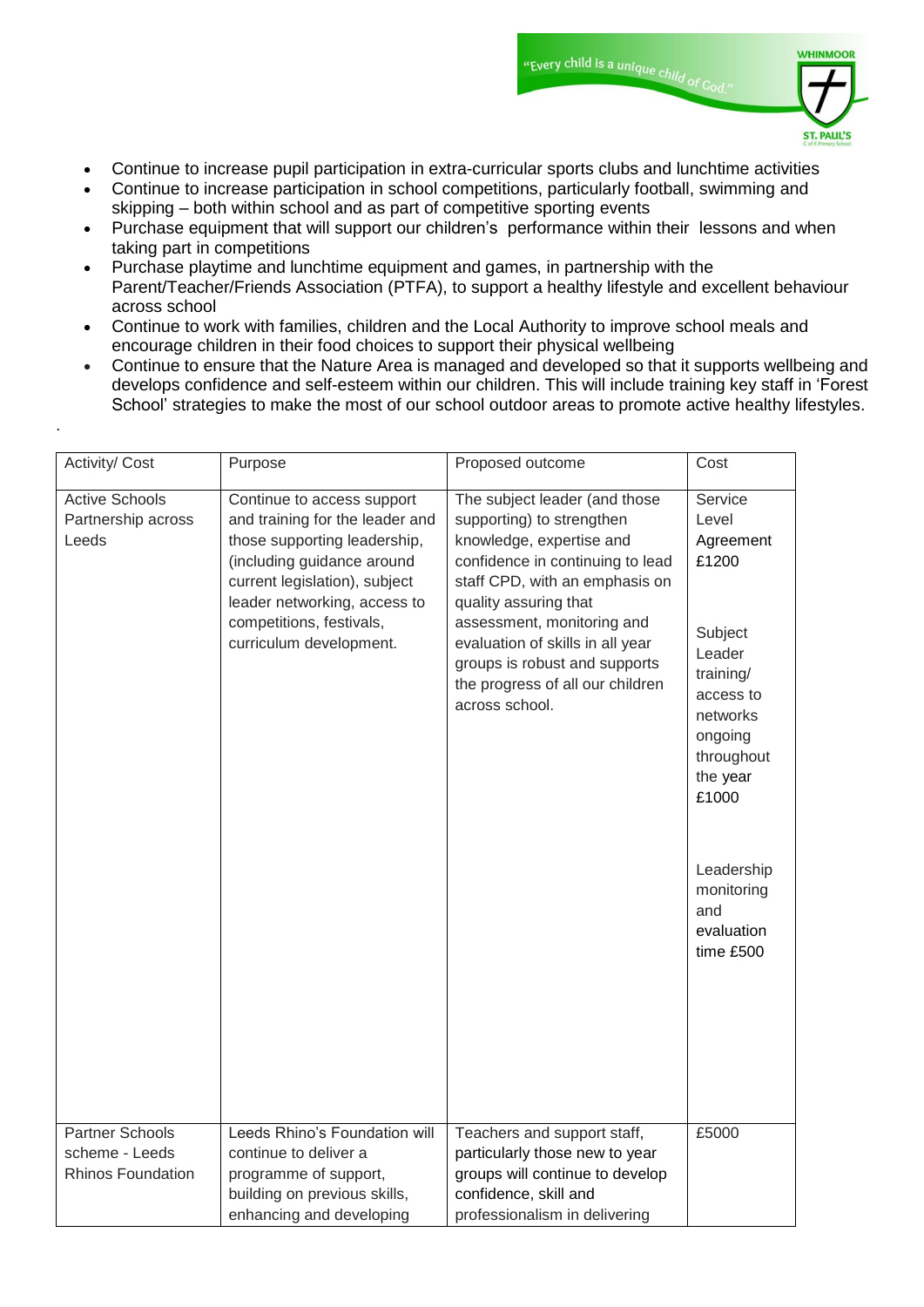|                                                                                        | Physical Education by the<br>delivery of a varied menu of<br>activity that allows our<br>children to experience<br>different sports and learn new<br>skills, taught by a specialist<br>teacher.                                                                                                                                                            | excellent PE lessons; children<br>experience different sports and<br>learn new skills taught by a<br>specialist teacher.                                                                                                                                                                                                      |       |
|----------------------------------------------------------------------------------------|------------------------------------------------------------------------------------------------------------------------------------------------------------------------------------------------------------------------------------------------------------------------------------------------------------------------------------------------------------|-------------------------------------------------------------------------------------------------------------------------------------------------------------------------------------------------------------------------------------------------------------------------------------------------------------------------------|-------|
|                                                                                        | Teachers and support staff<br>will continue to be given 'up-<br>skilling' opportunities to<br>support sharpening their<br>knowledge and practice, to<br>ensure children receive high<br>quality and purposeful<br>lessons.                                                                                                                                 |                                                                                                                                                                                                                                                                                                                               |       |
| Purchase a new<br>Scheme of Work to<br>support quality PE<br>and active learning       | New Scheme of Work to<br>support quality PE and active<br>learning, which will support<br>our children developing a love<br>of being active. This will<br>support upskilling non<br>specialist teachers to have the<br>knowledge and confidence to<br>develop skills progressively<br>and deliver engaging and<br>enjoyable PE/active learning<br>sessions | Children will be supported to<br>build up skills through carefully<br>sequenced lessons, develop<br>their love of physical activity.<br>Teachers will continue t gain                                                                                                                                                         | £1000 |
| Maths of the Day                                                                       | Maths of the Day will continue<br>to be used as a strategic tool<br>to link vital learning to physical<br>activity, in order to support<br>learning, encourage a healthy<br>lifestyle and lots of FUN whilst<br>consolidating number facts in<br>a new way.                                                                                                | Maths outcomes continue to<br>improve across school in terms<br>of attainment and progress,<br>alongside children enjoying and<br>engaging in physical activity<br>through cross curricular links.                                                                                                                            | £600  |
| Promote lunchtime<br>and after school<br>clubs/training led by<br>external consultants | Continue to widen the range<br>of opportunities for children to<br>engage in a variety of sports<br>and develop active lifestyles<br>whilst promoting the values of<br>fairness, respect and<br>tolerance, based on the Gold<br>Rules at Whinmoor St. Paul's.                                                                                              | Children continue to gain in<br>confidence and make greater<br>progress in PE due to their<br>increasingly active lifestyle and<br>ability to build upon the new<br>skills they are learning. Children<br>are encouraged to try new<br>sports, challenge themselves<br>and learn to 'risk' take in a<br>sporting environment. | £1000 |
| Extra-curricular clubs<br>run by school staff<br>and funded by<br>school               | Children continue to be given<br>daily opportunities to join in<br>sporting activities, some of<br>which they would not access<br>outside of school time, in a<br>safe and secure environment,                                                                                                                                                             | Children have the opportunity to<br>take part in dance, music and<br>movement, yoga, tag rugby, tri-<br>golf, football and running clubs                                                                                                                                                                                      | £1000 |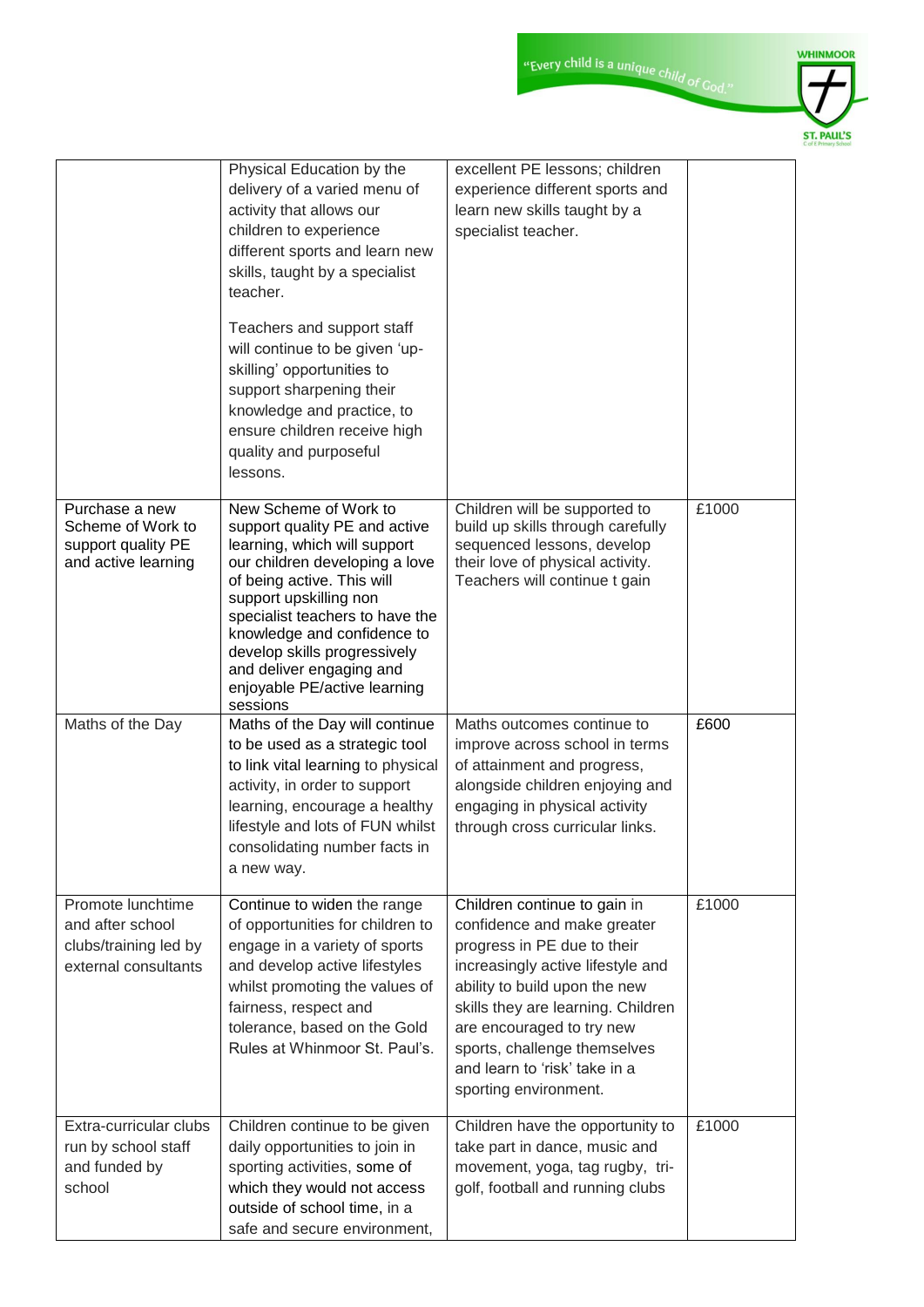|                                                                                                        | promoting team spirit, learning<br>new skills and practising the<br>values of respect, tolerance<br>and the ability to listen and<br>share.                                                                                                                                    |                                                                                                                                                                                                              |                                                                                                                                             |
|--------------------------------------------------------------------------------------------------------|--------------------------------------------------------------------------------------------------------------------------------------------------------------------------------------------------------------------------------------------------------------------------------|--------------------------------------------------------------------------------------------------------------------------------------------------------------------------------------------------------------|---------------------------------------------------------------------------------------------------------------------------------------------|
| Funding for<br>resources to support<br>high quality provision                                          | Children have access to a<br>range of fit for purpose high<br>quality provision which is well<br>resourced                                                                                                                                                                     | Equipment is purchased as part<br>of a rolling programme to enable<br>all children to take part in<br>sporting activities which are well<br>resourced, safe and supportive,<br>regardless of level of access | £2000<br>Complete<br>collection of<br>new mats<br>Equipment<br>purchased in<br>line with<br>rolling<br>programme<br>in school.              |
| Purchase of strips for<br>newly formed teams,<br>including high quality<br>PE clothing for staff       | Strips purchased or replaced<br>when necessary. Spare kits<br>purchased to use if PE kits<br>are not brought to school by<br>some children. Staff have<br>high quality and appropriate<br>PE clothing to wear whilst out<br>of school accompanying the<br>new teams to matches | Our children and staff are<br>wearing fit for purpose,<br>appropriate, safe clothing for<br>sporting activities.                                                                                             | £500                                                                                                                                        |
| Transport                                                                                              | Transporting children to sports<br>events/festivals                                                                                                                                                                                                                            | Children are able to access<br>sports and visit venues that they<br>would be out of reach without<br>transport. For example,<br>swimming galas and skipping<br>festivals                                     | £2000                                                                                                                                       |
| Sports field to be<br>used for running and<br>other activities for at<br>least 6 months of the<br>year | Continue to develop the<br>school field, to ensure it is<br>safe for children to take part in<br>running, athletic and team<br>activities, leading to the<br>development of a running<br>track on the field to support<br>children being physically<br>active each day         | Children are able to practise<br>team, athletic and running<br>activities and take part in track<br>events within school                                                                                     | Management<br>of the field to<br>support a<br>variety of<br>sport's<br>activities<br>continually<br>taking place,<br>across the<br>seasons. |
| Train one or more                                                                                      | ALL children have regular                                                                                                                                                                                                                                                      | Children develop confidence in                                                                                                                                                                               | £2000<br>£800                                                                                                                               |
| members of staff in<br><b>Forest School</b><br>Management                                              | opportunities to achieve and<br>develop confidence and self-<br>esteem through hands-on                                                                                                                                                                                        | learning through hands on<br>experiences outdoors. They<br>learn new skills, their thinking is                                                                                                               |                                                                                                                                             |